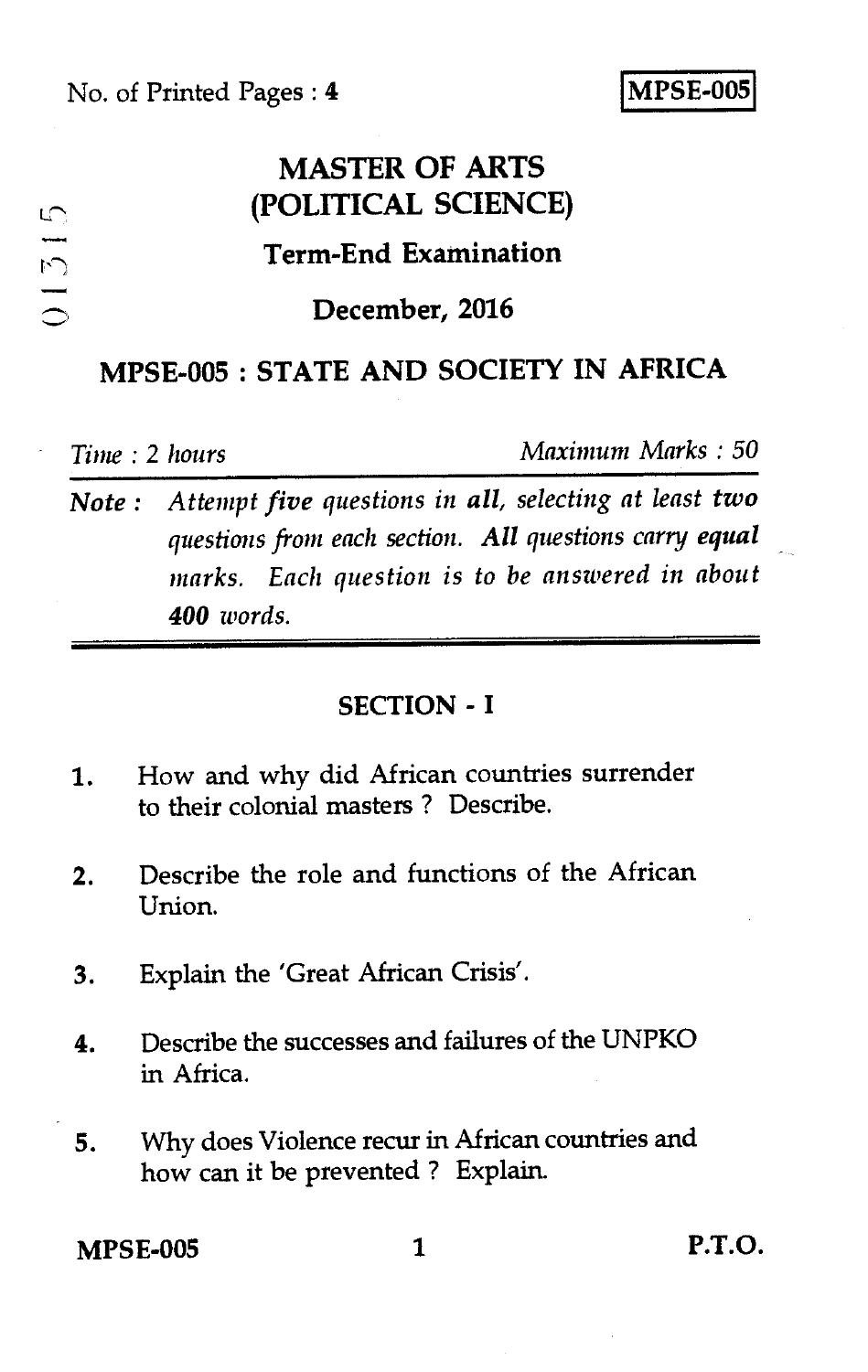#### **SECTION - II**

- 6. Evaluate the Indo-African political and economic relations.
- 7. Trace the legacy of nationalism in African Countries.
- 8. What is 'Human Security' ? How can it be guaranteed in African Countries ?
- 9. Evaluate the importance of the "environment Vs development" debate in the African context.
- 10. Explain the African role in global affairs.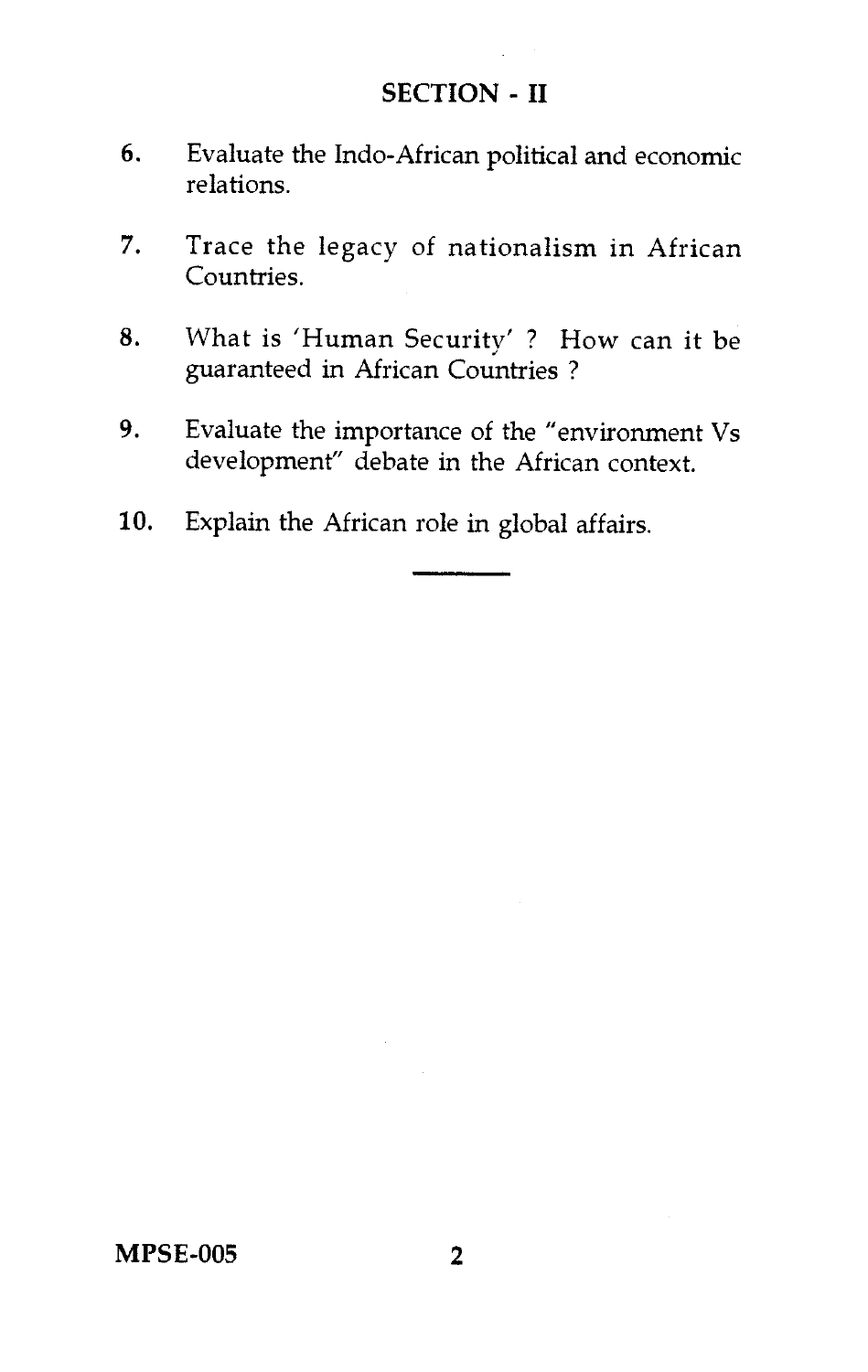एम.पी.एस.ई.-005

# स्नातकोत्तर उपाधि कार्यकम ( राजनीति शास्त्र ) सत्रांत परीक्षा दिसम्बर, 2016

एम.पी.एस.ई.-005 : अफ्रीका में राज्य और समाज

समय : 2 घण्टे अधिकतम अंक : 50 नोट : कुल पाँच प्रश्नों के उत्तर दें, प्रत्येक अनुभाग में से कम-से-कम दो प्रश्न चुनते हुये। सभी प्रश्नों के अंक समान हैं। प्रत्येक प्रश्न का उत्तर लगभग 400 शब्दों में दें।

#### अनुभाग - 1

- कैसे और क्यों अफ्रीकी देशों ने अपने उपनिवेशी शासकों के  $\mathbf{1}$ . समक्ष समर्पण किया ? वर्णन कों।
- अफ्रीकन युनियन की भूमिका और कार्यों का वर्णन करें।  $2.$
- 'Great African Crisis' की व्याख्या करें।  $3.$
- अफ्रीका में UNPKO की सफलताओं और विफलताओं का  $\overline{\mathbf{4}}$ . वर्णन करें।
- अफ्रीकी देशों में निरंतर हिंसा क्यों होती है और इसे कैसे रोका 5. जा सकता है? व्याख्या करें।

**MPSE-005** 

P.T.O.